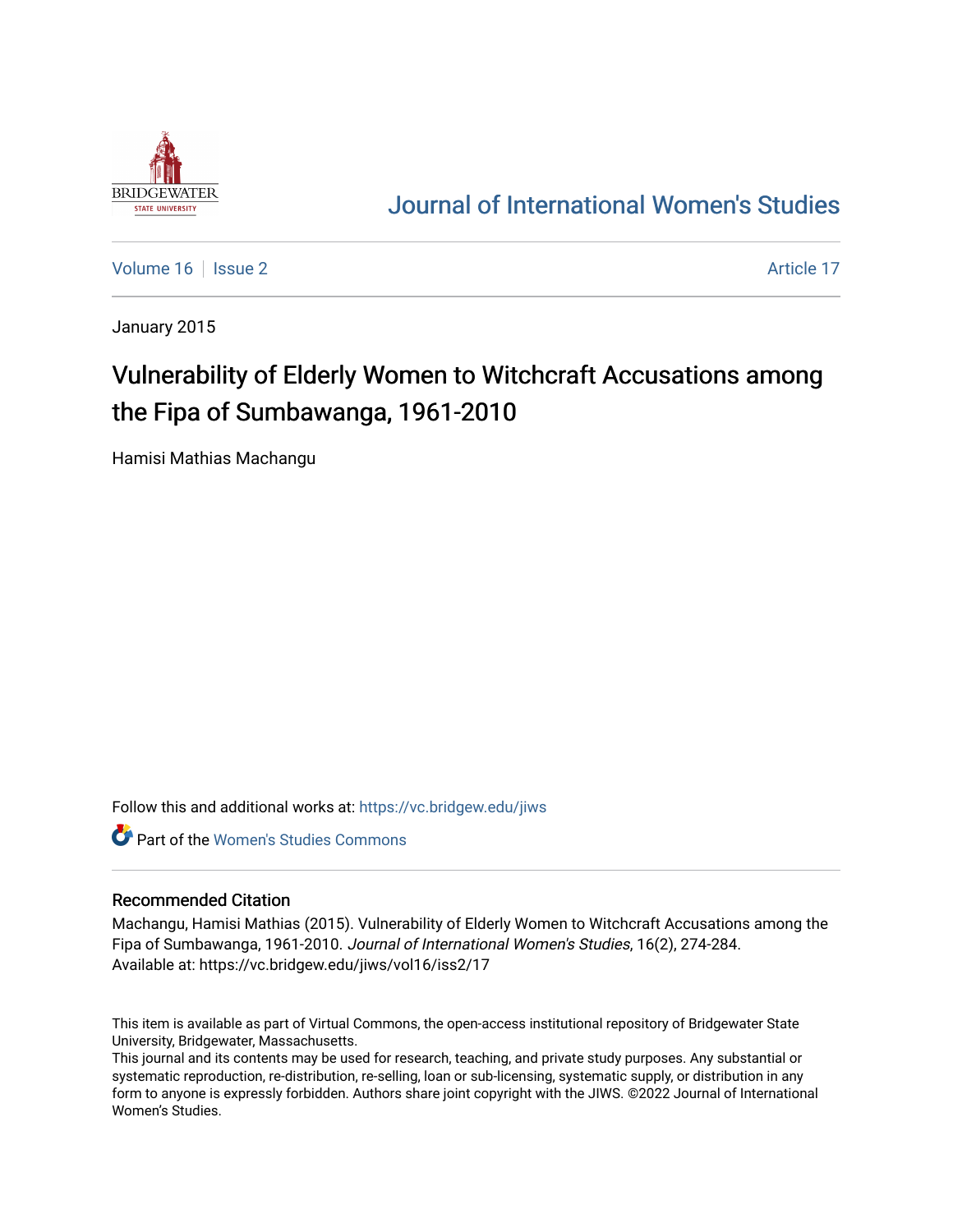#### Machangu: Vulnerability of Elderly Women to Witchcraft Accusations

This journal and its contents may be used for research, teaching and private study purposes. Any substantial or systematic reproduction, re-distribution, re-selling, loan or sub-licensing, systematic supply or distribution in any form to anyone is expressly forbidden. ©2015 Journal of International Women's Studies.

#### **Vulnerability of Elderly Women to Witchcraft Accusations among the Fipa of Sumbawanga, 1961-2010**

By Hamisi Mathias Machangu<sup>1</sup>

#### **Abstract**

Witchcraft accusations have led to the killings of elderly women in many parts of sub-Saharan Africa. For many years, the violence has had major effects on people's health. Witchcraft accusations have been the source of people's loss of limbs and deaths among elderly women in Africa. Although these problems have had effects on elderly women, there has been very little reconstruction of their history in Tanzania. Thus, the aim of this article is to rewrite the history of the vulnerability of the elderly women to witchcraft accusations among the Fipa of Sumbawanga district of Tanzania.

This article focuses on the theme of the vulnerability of elderly women to witchcraft accusations in the context of Tanzanian women's history. The article examines conditions that led to the vulnerability of elderly women to witchcraft accusations among the Fipa. It also investigates the efficacy of the methods employed by the Tanzanian government in the suppression of witchcraft accusations in Sumbawanga.

The data for this article were collected from primary and secondary sources. Primary data were accessed at the library of the University of Dar es Salaam, where Tanganyika Provincial Commissioners' Reports were gathered. Other primary sources were accessed at Tanganyika National Archive, where files and letters written by officials were consulted. I also obtained data through the use of interview. I interviewed government officials, missionaries and ordinary people who served in Sumbawanga district. These people had a lot of experience with the vulnerability of elderly women to witchcraft accusations in the area over time.

*Key Words:* Witchcraft, Fipa, Elderly Women, Control of Accusations

#### **Introduction**

 $\overline{a}$ 

The belief in witchcraft and its impacts is widespread in Africa. In the socio-economic sphere as well as among the academic and religious professionals in Tanzania, this belief plays a prominent role. Many people in rural areas of Tanzania including Sumbawanga claim to have magical powers which they can use for their own good and which they can also use to help those who are ready to pay for their services (Beidelman 1963).

Witchcraft practices include belief in magical powers such as the ability to change from a human being into an animal, the power to call up the spirit of a dead man, the ability to diagnose and cure illnesses, and the ability to cause and stop road accidents. The term witchcraft has been used to refer to any influence of an individual possessing magical power on another person's

<sup>&</sup>lt;sup>1</sup> Hamisi Mathias Machangu was born in 1968 in Tanzania and was schooled in Tanzania up to the level of Masters Degree in History at the University of Dar es Salaam. In 2012, I started my PhD studies at the University of Dar es Salaam. From 2006 to date, I have been working as an Assistant Lecturer in the History Department at Dar es Salaam University College of Education.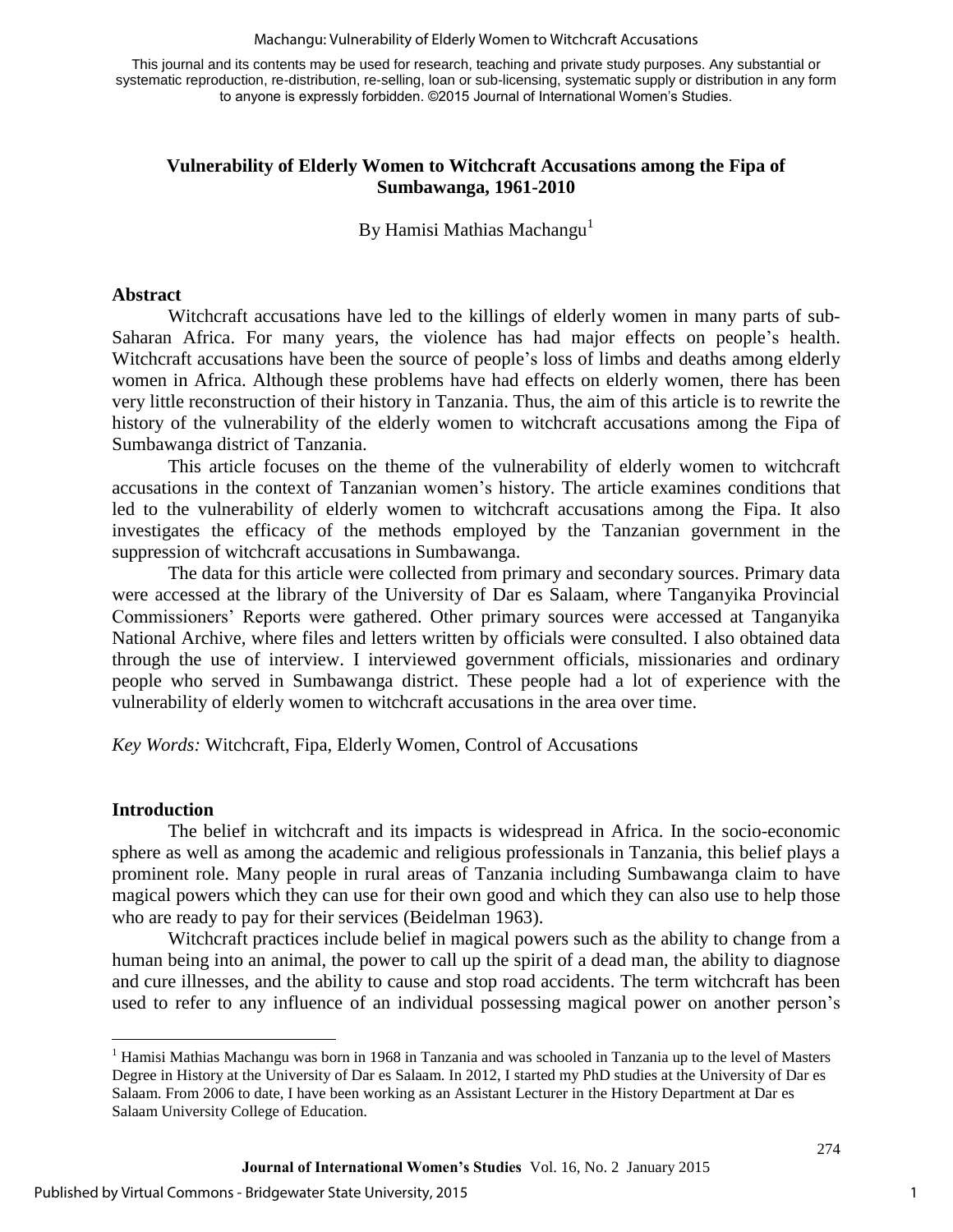mind, body or property against his or her will. Some people believe that magic users have the power to cause disease in humans, sickness in animals, bad luck, sudden death, impotence and other such misfortunes (Malowany 2000: 58).

Witchcraft beliefs cause people to suspect others as witches, which leads to the killings that are directed at the suspected ones. In this case, the vulnerability of elderly women to witchcraft accusations in Tanzania is the product of witchcraft beliefs (Swantz 1995:112). Therefore, the vulnerability of elderly women to witchcraft accusation among the Fipa of Sumbawanga, calls for clarification and awareness.

Witchcraft accusations have been reported in many African nations. In Congo, Ghana, Kenya, Mozambique, Uganda, South Africa and Zimbabwe, thousands of elderly women have been killed or driven out of their villages in the recent past because of the suspicion that they are witches (Hayes 2009; BBC 2002).

Witchcraft accusations against elderly women have been recognised by the Tanzanian government as serious problems that cause death and economic decline. Tanzania leads among African nations in killings of elderly women and their sufferings. Tanzania had 3,693 persons killed on suspicion of being witches between 1970 and 1980. There are no reliable data between 1980 and 1990, but between 1990 and 2000 the number rose to 23,000 deaths. 80 percent of those who were accused and killed during these periods were women (Petraitis 2009). Although there is no reliable data on witchcraft accusations in Sumbawanga, the area ranks within the five top killers of elderly women in Tanzania. Other areas include Mwanza, Shinyanga, Mara and Kagera (The Independent 2012).

 The Fipa are an ethnic and linguistic group based in the Sumbawanga district of Rukwa region in southwestern Tanzania. The name Sumbawanga literary translates as 'throw away your witchcraft'; *Sumba*-threw and *wanga*-witchcraft. It is believed that this came as a warning from local spiritual healers to any bringing in superstitions and practices relating to spiritual healers from other areas (Saiboko 2013).

#### **Theoretical Concerns**

This article explains the history of the vulnerability of elderly women to witchcraft accusations in Tanzania. It adopts a political economy perspective to explain the relationship between socio-economic activities and witchcraft accusations. This perspective concentrates upon the relations of production and consumption, differentiation and class structures in explaining witchcraft accusations in a society. It asserts that witchcraft accusations are shaped by the political, social, cultural and economic position of the society. Thus, the way society is organised to perform various economic activities can mould witchcraft beliefs (Stewart  $\&$ Strathern 2004).

In terms of the political economy perspective, the organization of society forces the emergence of witchcraft beliefs because witchcraft accusations are connected with health and healing of people. People's healing knowledge demonstrates the different forms of organization that dominated each historical era. Changes in society over the past centuries are inseparable from the history of change in control over political institutions and change in economic development. This perspective shows that witchcraft accusations are part of politics, kinship relations, religion, trade, farming and life in general. Thus, witchcraft accusations must be understood within the totality of a society's social and cultural history (Machangu 2013:184).

2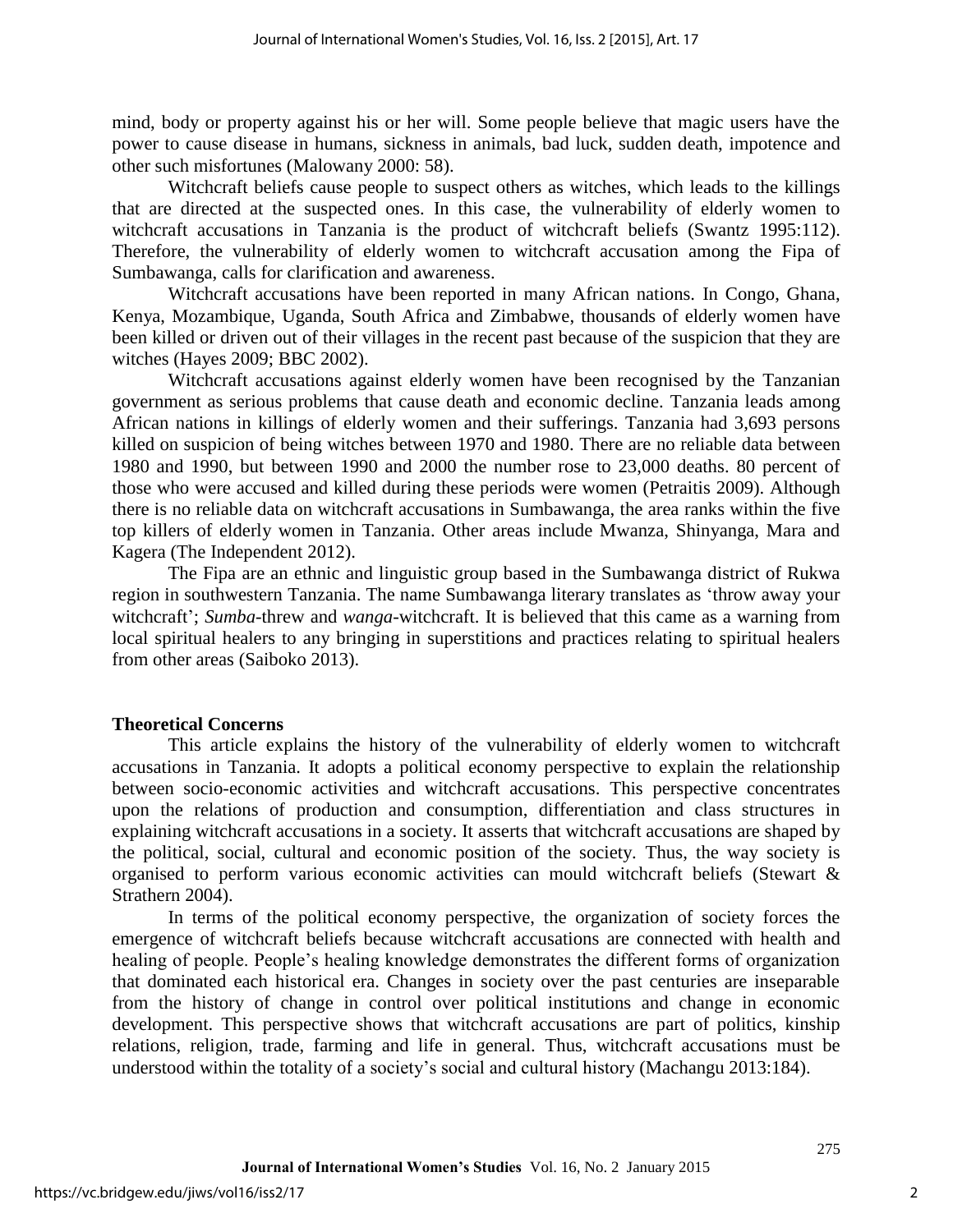#### **Main Causes of the Vulnerability of Elderly Women to Witchcraft Accusation**

The context in which accusations of witchcraft are made against elderly women is complex. This is attributable to a series of political, social and economic changes in Sumbawanga district. These include the weakening of chiefship during the colonial period and after independence. The changes also include the relocation of people and livestock into the area and traditional religious beliefs of the Fipa people of Sumbawanga (Wills 1981).

During the pre-colonial time, the Fipa had already developed into the chiefdoms of Nkasi and Lyangalile. These were centralised states each with the chief or *mwene* as a hereditary ruler who was surrounded by a court of titled officials and appointed officers in charge of ruling different areas of the chiefdom. During the nineteenth century the Fipa chiefs controlled trade, received tribute from their members, controlled the use of fire and land and depended on traditional doctors for medicine (Waters 2009).

Fipa chiefs organised people into production activities. Up to the early nineteenth century, relations of production to a great extent were communal. Division of labour was still largely based on age and sex. Men and boys performed duties that included hunting, fishing, honey gathering, herding, and defence and house construction. Women and girls were responsible for household activities like cooking, firewood collection, fetching water and caring for children. By the end of nineteenth century, agriculture and livestock keeping constituted the main economic activity. The Fipa people cultivated sorghum, millet, maize and cassava. They kept cattle, goats, sheep, chicken and dogs (Tambila 1981).

 Although there is no information available, it is important to note that during pre-colonial periods the vulnerability of the elderly women to witchcraft accusations among the Fipa were very low. The area was sparsely populated and there were few interactions between people because of the low level of economic activities. The Fipa tended to live in widely spaced settlements of 20 to 30 round huts, with a total of 100 people in a village. They were selfsustained economically with few items that they exchanged among themselves and with foreigners. The Fipa also believed that witchcraft practices that resulted in misfortune, epidemic and death were mainly due to the quarrels between the villagers. However, when problems were discussed between these villagers under the command of their chiefs, the harmonious situation was maintained. The Fipa believed that their chiefs had magical power to settle disputes among villagers so agricultural crops and animals were plentiful and there were no epidemics that endangered people's existence (Smythe 2006).

Tanzania came under the European authority during the period from 1890 to 1961. The Germans were the first to colonise the area from 1890 to 1919. Then the British succeeded them from 1920 to 1961. It was through these foreign controls over Africans that the area was transformed into centres of colonial capitalist economy (Illife 1979).

When Tanganyika came under the control of the Germans after the Berlin conference, Sumbawanga district experienced the change of the local ruling system. The German colonial governors introduced provincial and district commissioners to supervise the area. These top officials based their administration on the pre-existing rural political system to help them in the supervision of socio-economic activities. The Germans used the system of divide and rule, a tactic that increased the number of chiefdoms and acknowledged not only the pre-existing chiefs but also gave chiefly status to a number of former sub-chiefs and powerful headman (Koponen 1994: 122-124). These Africans were the representatives of the colonial officials from whom they received orders. They administered the laws, collected taxes, supervised agricultural production, and extracted labour and porters from the local population. This transformation made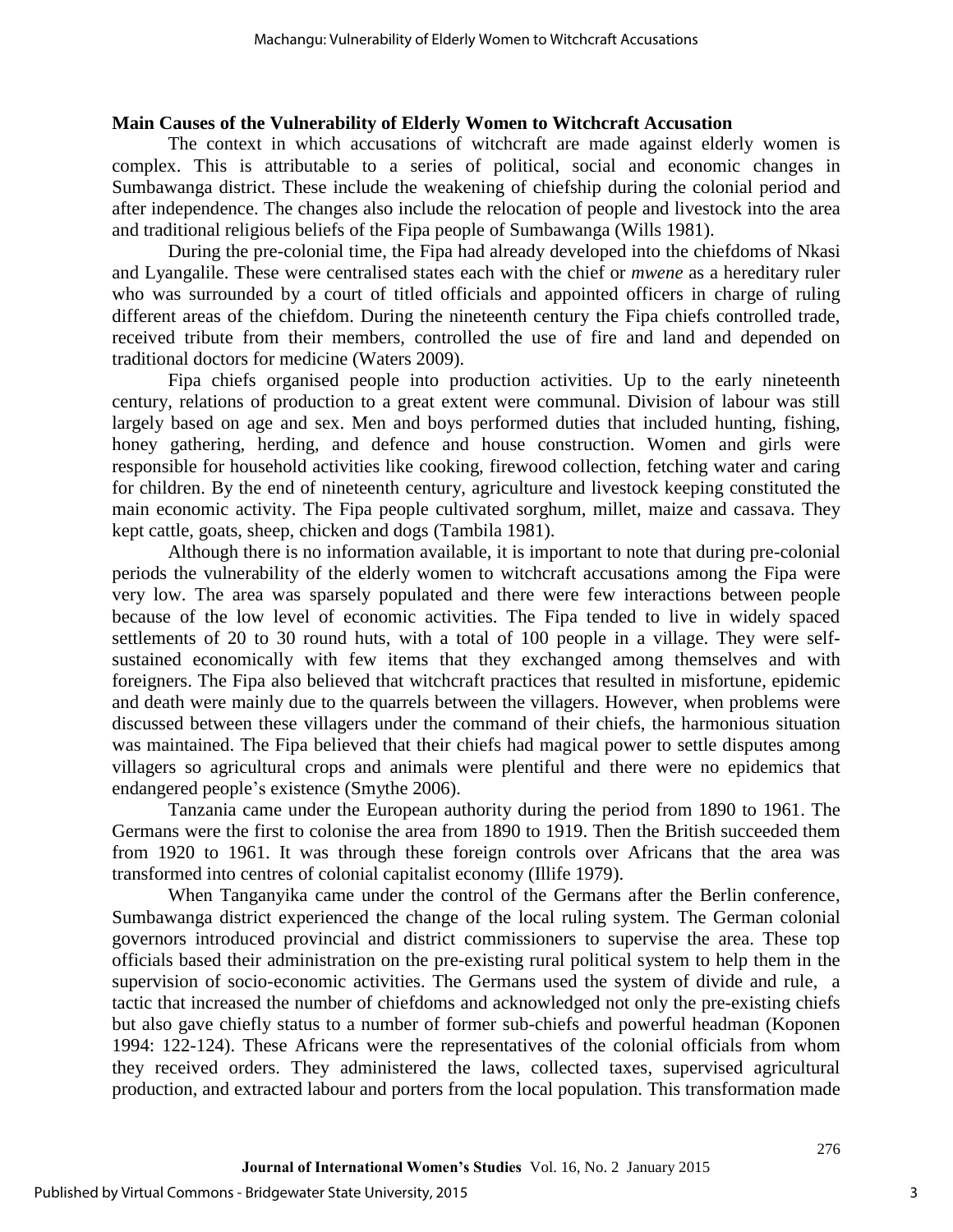colonial administrators in Sumbawanga district put more pressure on the people so as to influence their capital goals by introducing a number of social, economic and political changes (Tambila 1981).

After the First World War up to 1961 the British colonial officials succeeded the Germans in supervision of Tanganyika (Illife 1979). In 1926 the British policy of indirect rule was launched throughout the area. The British governors imposed officials to control Sumbawanga district with the help of African officials, some of whom were not indigenous to the area. The indirect rule system made these chiefs into salaried officials to the central government with responsibilities over taxing and maintaining customary laws. These officials supervised economic activities more extensively than was done during the period of the Germans (TPCR 1927).

These increased economic activities and exploitative system during the British period worsened living conditions among many people in Sumbawanga. This was intensified by agricultural concentration in the area in response to the capitalist needs in Europe and the increased population in Sumbawanga. Capitalist needs and population increase forced the use of new lands among the Fipa. Many areas were cleared, the use of manure and ridge cultivation were introduced, and the use of ploughs increased significantly during the British colonial period (Fuggles-Couchman 1964).

The situation in Sumbawanga shows that in some parts of the district food shortage became familiar during the nineteenth century because of environmental destruction caused by the increase of British colonial economic activities. The changes brought by the policy of indirect rule isolated the chiefs from the people. The authority of chiefs to command their people was reduced. There were no conversation between people and their chiefs and rituals were not performed (Waters 2009). This forced some Fipa people to blame the colonial government for the natural disasters because they expected that regular sacrifices for the chiefdom ancestors could have rectified the bad situation. Therefore, the failure of the British colonial administrators to address the effects of change in agricultural systems resulted in insufficient rainfall, frequent famines and bad living conditions. The Fipa believed that their chiefs had the magical power to bring rain and chase epidemics that threatened people. Therefore, ineffective British colonial chiefs that could not perform necessary tribal religious ritual duties led to the increase in vulnerability of elderly women to witchcraft accusation among the Fipa as compared to the previous periods (L. Katabi, Personal Communication, March 19, 2013).

In 1961 Tanganyika got her independence from the British. In 1963, chiefs throughout the country were removed from their offices. The government could not restore local ruling system among the Fipa. Chiefdoms were combined to form new administrative units under officials of the new government or Tanganyika African National Union (TANU) party. Regional commissioners, district commissioners and lower party cadre officials were instructed to control the place. They received orders from the central government to supervise socio-economic activities (Wills 1981).

Since independence, Tanzanian officials failed to implement policies that could have improved agricultural production in Sumbawanga district. There were no participatory programs in which policy makers, extension staff and peasants come together to address various agricultural problems. Agriculture was the Sumbawanga's economic backbone, with about 90 percent of the area's economically active population engaged in it. Agricultural production accounted for about 65 percent of the area's gross domestic product. The major crops grown in Sumbawanga included food crops such as maize, finger millet, beans, rice and cassava; and cash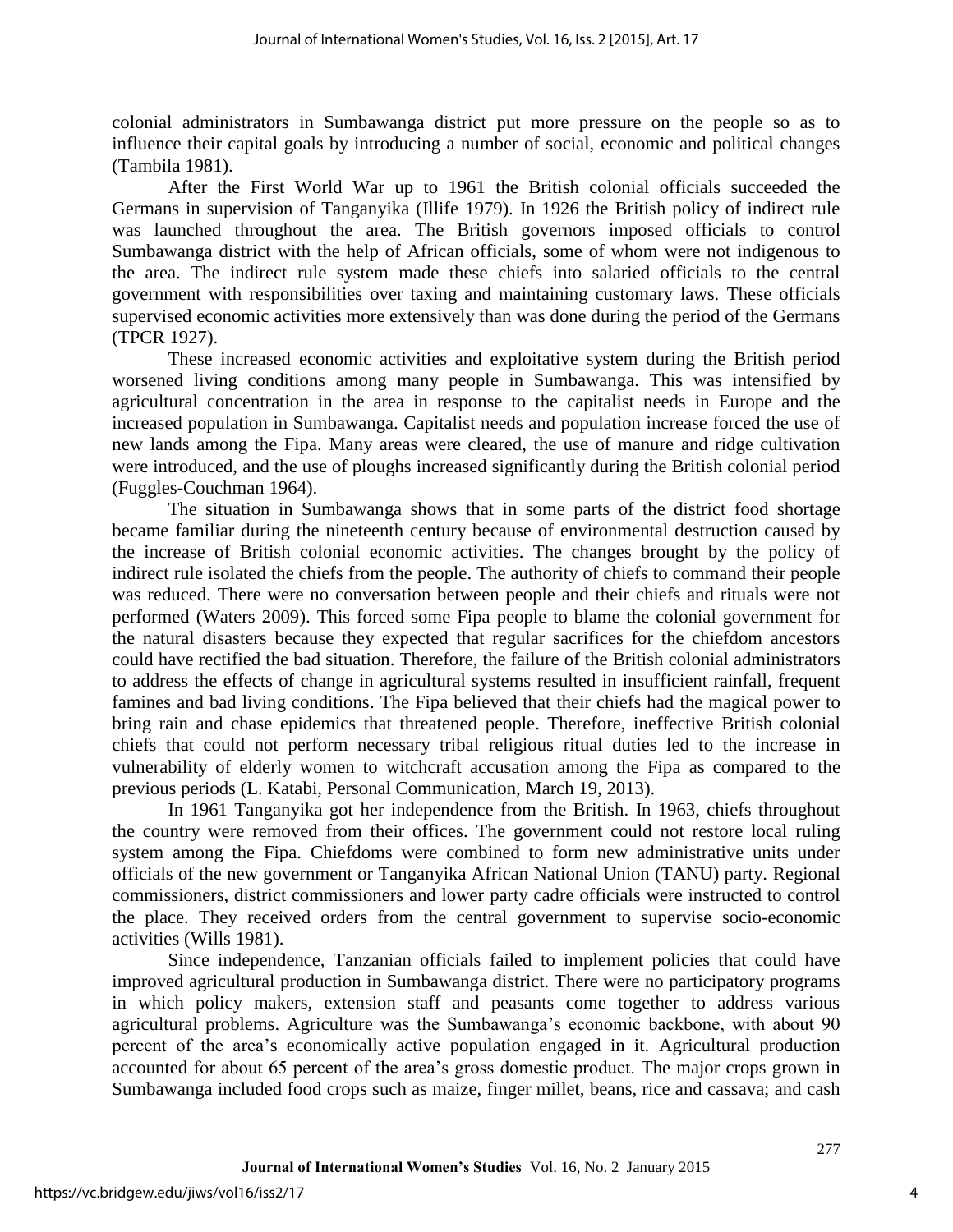crops such as tobacco, sunflower, groundnuts, coffee and wheat (URT 1970; URT 1990; URT 2000).

Despite the diversity of crops cultivated in Sumbawanga, most of the area's cash income came from maize, which accounted for 35 percent of the district's total annual food output (URT 1970; URT 1990; URT 2000). However, many peasants experienced problems with increasing maize production, including the inability to use fertilisers, utilise improved seeds, and control pests and diseases, the dependency on the hand hoe since pre-colonial times, and the low price of their products. The continuation of these problems led to widespread of poverty in the area (E. Milunga, Personal Communication, March 15, 2013).

The experience shows that there was a relationship between poverty and the vulnerability of elderly women to witchcraft accusations in Sumbawanga. Economic conditions played a crucial role behind the accusations because most killings of elderly women in the district took place in poor rural areas where people largely depended on maize production. The increase of poverty led to the increase of illiterate people among the Fipa. This led many people to believe that some calamities such as droughts, famines, pests and diseases resulted from the effort of poor elderly women, who did not want to see the progress of the energetic ones. The evidence shows that when the drop in income from maize production occurred due to different calamities, the situation led to a large increase in the killings of the elderly women due to witchcraft accusations in the area (J. Shauritanga, Personal Communication, March 13, 2013).

Poverty increased the vulnerability of elderly women to witchcraft accusations in Sumbawanga because it was quite possible for the patient in this area to seek medical aid from a traditional doctor first before visiting the hospital. This was partly forced by lack of funds, as it was too expensive for the poor elderly women to afford hospital services. Trust in traditional doctors was also forced by lack of sufficient hospital services, as in many areas people had to walk more than ten kilometres to seek medical services (P. Tende, Personal Communication, March 11, 2013).

The failure of the government to address the question of gender equality in Sumbawanga increased the magnitude of male domination that pressed women into the marginal line in all spheres of life. Since the colonial period many more of the boys from the Fipa communities were allowed to receive secular education as compared to the girls. The continuation of this trend even after independence enabled mature men to control resources mostly through the education they received, which allowed them to earn their income from various economic sectors. For a long period, many Fipa girls could not receive enough education. Some parents believed that spending on girls was futile because marriage made them property of their husbands. Since many girls were not obliged to attend schools they remained ignorant and poor. The experience in Sumbawanga shows that allegations of witchcraft were most likely to occur at the extreme end of some individual adult life cycle (E. Milunga, Personal Communication, March 15, 2013).

The Tanzanian government failed to implement clear strategies to address agriculture that employ many people and create different employment opportunities in Sumbawanga. This led to the increase in poverty which forced many young people to move to towns for different jobs. In the towns they confronted economic difficulties because of the meagre money they earned. In this case, they saved nothing to send back to their elderly mothers. Furthermore, physical absence of the youth increased problems for the elderly women. These elderly women had no one to help them on a regular basis with tasks such as gathering firewood and water or with the cultivation of their farms. Thus, poverty and the absence of the youth to assist with day to day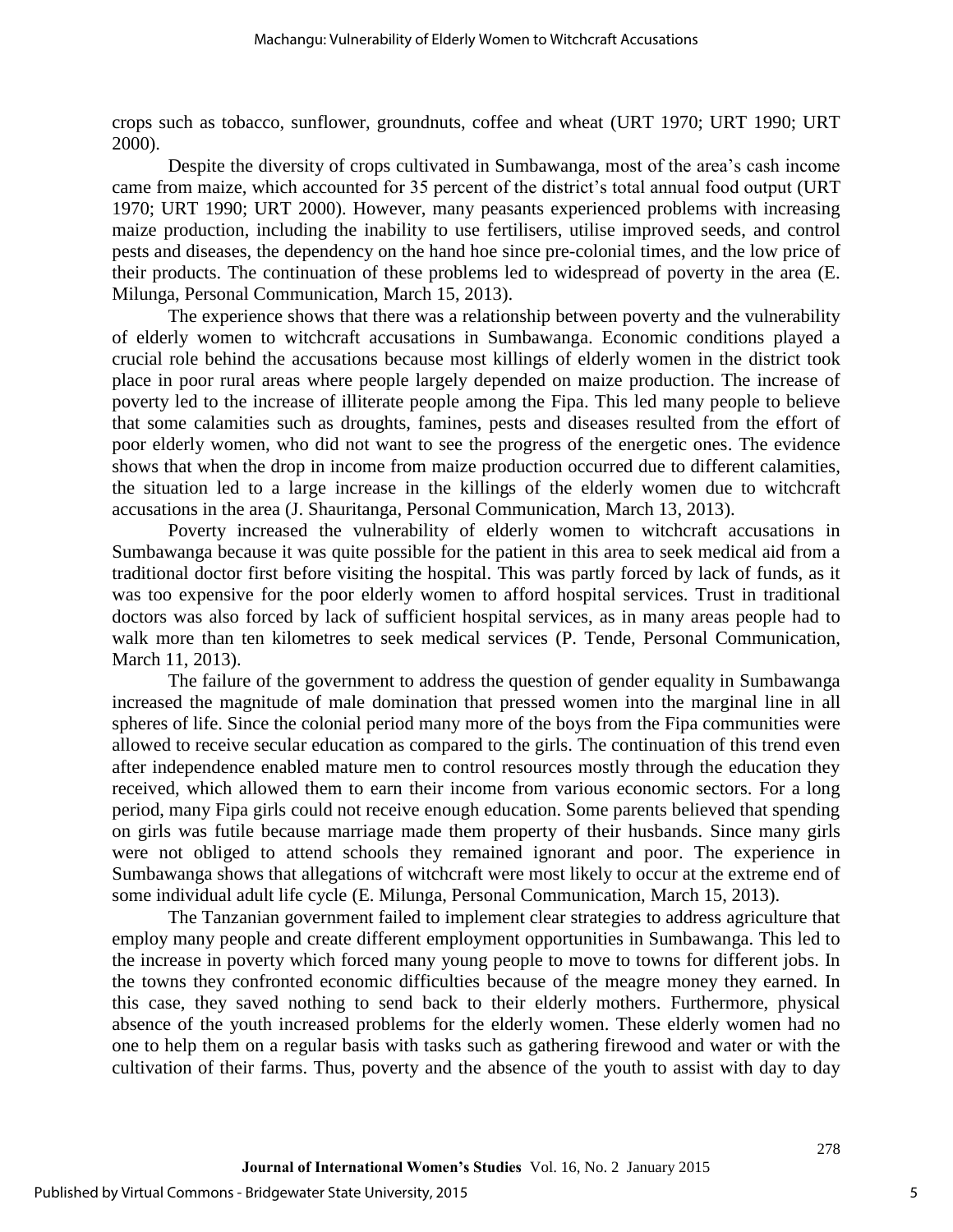needs increased the vulnerability of elderly women to witchcraft accusations in the district of Sumbawanga (V. Kikwala, Personal Communication, March 6, 2013).

The government of Tanzania lacked proper policies that addressed the economic needs of elderly women, which pushed them into poverty. In Sumbawanga during the pre-colonial period the elderly people were assured of a comfortable old age by the number of cows they received when they married off their daughters. During the colonial period some social changes started to appear among the Fipa because of economic hardship. After independence, the increasingly impoverished in-laws hesitated to release their cattle for the payment of dowry because they depended on them for survival. Thus, young men had to struggle for little money in order to pay dowry when they wanted to marry. This situation denied the transfer of wealth to elderly people, which increased the vulnerability of elderly women to witchcraft accusations in Sumbawanga (C. Kalelembe Personal Communication, March 4, 2013).

The Tanzanian government introduced the Arusha Declaration in 1967. This declaration imposed *Ujamaa*, a socialism and self-reliance policy which led to the resettlement of the rural population. The policy consisted of the compulsory removal of people from scattered settlements into concentrated ones in newly created villages in Sumbawanga. Immediately the policy led to an increase in anti-social behaviour such as adultery, theft and violence, which bred tensions and conflicts. When misfortunes occurred in the background of tensions and conflicts, elderly women were blamed on witchcraft practices, leading to accusations and killings of women in Sumbawanga district (C. Katala, Personal Communication, February 5, 2013).

Population redistribution, which started at the time of villagisation, increased pressure on land located close to the villages. Villagisation together with natural population increase resulted in land shortage in many rural areas of Tanzania. Poor land use management and increased utilization of land for agriculture and livestock activities led to a serious decline in the agricultural and livestock input that many people depended on for livelihood (Miti 1981). In the 1990s and 2000s, land problems forced migration of a large number of Maasai people from Arusha, Gogo from Dodoma, Sukuma from Mwanza and Nyamwezi from Tabora region to Sumbawanga district. These groups of people migrated out of their areas as a strategy for reducing population pressure and acquiring arable and enough grazing lands in Sumbawanga (Madulu 2004). Migration of people to Sumbawanga reduced arable land and the income of many women who largely depended on agriculture. This situation increased poverty, which led to the vulnerability of elderly women to witchcraft accusations in the area (J. Sikanda, Personal Communication, February 9, 2013).

The local government in Sumbawanga failed to check the increase of the livestock population in the area. The area experienced the highest density of livestock per unit of land in the country. The ownership of livestock was very important in the area because it signified wealth and was an essential component of bride price. Since the colonial period, livestock acted as banks to deposit income mainly from maize production, with interest obtained in the form of calves. Livestock were then sold to meet basic needs such as food, treatments and clothes. In the 1990s and 2000s, migration of the Maasai, Gogo, Sukuma and Nyamwezi people into Sumbawanga increased the number of livestock in the area than how it was during the previous period (UTR 1990s; URT 2000s). Livestock densities per unit of land resulted in the degradation of grasslands and feeding problems, which led to quarrels over land among the Fipa. These circumstances increased the vulnerability of unsuccessful elderly women to witchcraft accusations, particularly when misfortunes appeared among the Fipa community members (V. Kikwala, Personal Communication, March 6, 2013).

6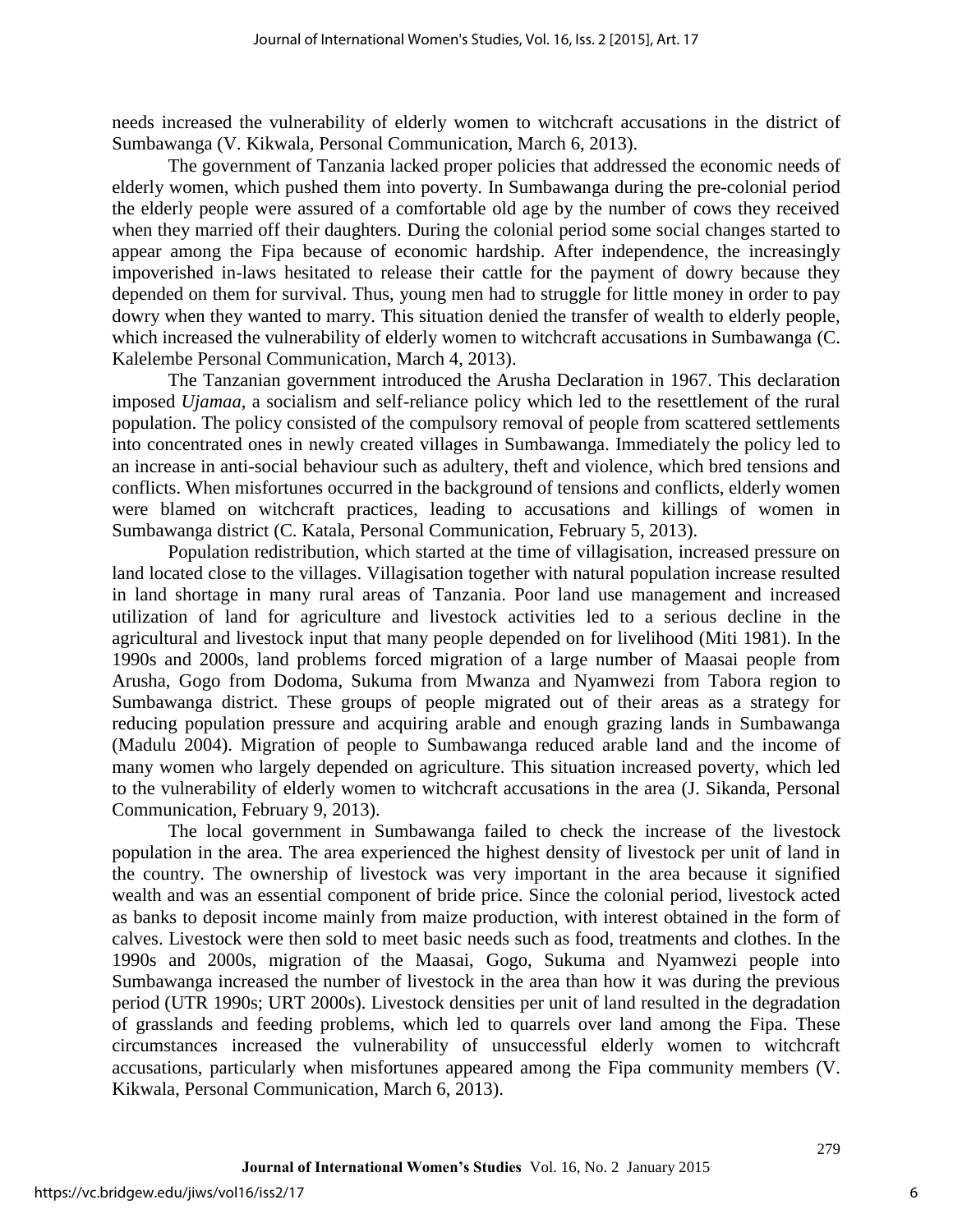In the 2000s, the Tanzanian government implemented the Land Act and the Village Land Act of 1999, which reversed discriminatory customary practice over women's rights to land in Sumbawanga (TL 1999). Nevertheless, Local Customary Law of 2002 denied widows the right to inherit at the death of their husbands (TL 2002). This customary law increased quarrels over property and inheritance in the area. Disputes over property and inheritance were the underlying causes of witchcraft allegations and violence against elderly women in Sumbawanga. In some cases, elderly women were alleged to be witches maliciously in order to kill them and grab properties left by their husbands (C. Kalelembe Personal Communication, March 4, 2013).

Corruption was still widespread in Tanzania, in spite of the state struggle through anticorruption policies and instruments. From 1990s to 2000s corruption increased in the country more than ever before because of inefficient authority. These circumstances undermined the government's poverty strategies and economic development and hindered the growth of democratic ethics and transparency and the accountability in the use of public resources. Its impact was also seen in the economic hardship and unemployment in different places of Sumbawanga. Some people started to use witchcraft beliefs as part and parcel of their survival. The increase in the number of traditional healers in the area was an expression of the commercialization of witch-finding activities. Beliefs in witchcraft and faith in the rhetoric of traditional healers to influence events which occurred among the Fipa without rational explanation, such as death, infertility, drought and crop failure increased the vulnerability of elderly women to witchcraft accusations in the area (K. Magazi, Personal Communication, February 19, 2013).

#### **Measures against the Vulnerability of Elderly Women to Witchcraft Accusation**

Before colonial rule, witchcraft formed an integral part of the social structure in most African societies (Iliffe 1979:27). This led the Germans to impose severe measures on controlling witchcraft accusations when they took over control of Tanganyika. The Germans used brutal measures such as imprisonment or execution against those who claimed to identify witches in Sumbawanga area. (Semali 1986: 90-97).

During the British colonial period officials enacted laws to control witchcraft accusations in the territory. The Witchcraft Ordinance of 1922 made it illegal for anyone to practice medicine with intent to harm (TNA 1922). In 1928 the British colonial officials amended this ordinance and stipulated that anyone intending to cause harm through sorcery can be jailed for up to seven years (TNA 1928). However, these colonial efforts were not successful because witchcraft belief and accusations persisted in Sumbawanga district.

After independence, the Tanzanian government took some measures to eradicate witchcraft accusations in Sumbawanga. In 1965 the government revised colonial Witchcraft Ordinance of 1928 which continued to operate up to this moment. The penalty is imprisonment for a period not exceeding seven years or a fine not exceeding 4,000 Tanzanian Shillings or both (TL 1965). The current 2002 Witchcraft Act only added a fine to 150,000 Tanzanian Shillings (TL 2002). The Tanzanian regulations have necessitated the arrest of more than 200 people in connection to witch accusations and killings of elderly women (The Independent 2012).

Social groups such as Tanzania Media Women's Association (TAMWA) and Pan African Movement (PAM) have always campaigned to deal with the problem of witchcraft accusations among the Fipa. These groups tried to uncover that elderly women in Sumbawanga experience prejudice, social exclusion and human rights violations in their communities. They

7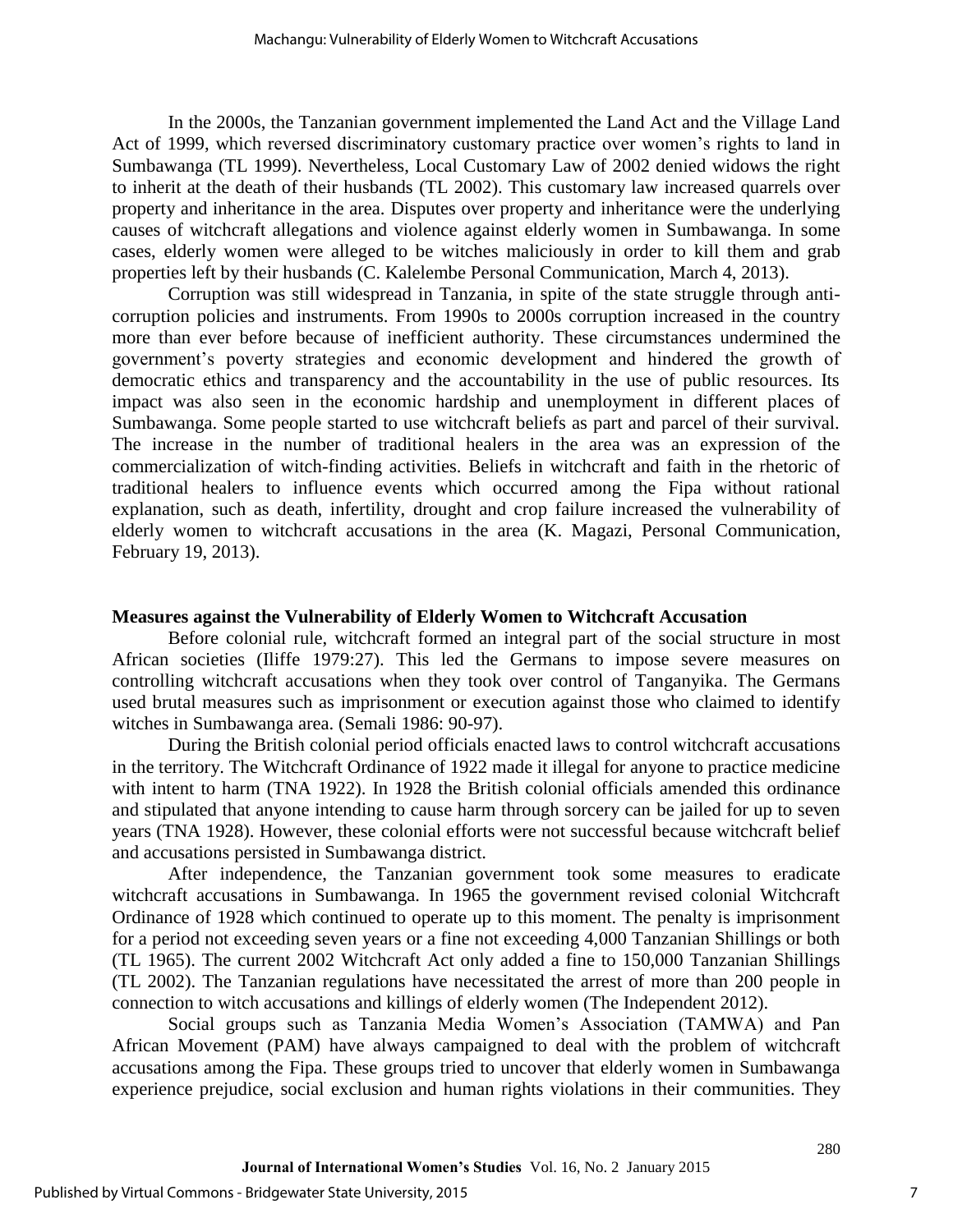condemned the witchcraft accusations and killings and appealed to the government to prevent malpractice against elderly women (Neville 2009).

Tanzania is also assisted in the witchcraft eradication battle by Non-Governmental Organizations (NGOs) like Comic Relief, the Department for International Development, and a United Kingdom based non-profit organization called Help Age International. These organizations work in many parts of Sumbawanga district. Organizations use traditional drama groups, dances, choirs to create awareness among the entire community that poor and elderly women are not witches. Organizations also work hard to improve their quality of life by improving their houses, medical services and agricultural practices which help them to have modern skills for sustainable use of resources and generation of funds for their development (Akosah-Sarpong 2009).

Religious leaders in various churches and mosques also played their role in liquidation of witchcraft accusations. They condemned witchcraft accusations and killings of poor elderly women in Sumbawanga as ungodly actions. The Catholic Church appeals to the masses to eliminate witchcraft and related killings through the established radio station known as Chemchemi (C. Kalelembe, Personal Communication, March 18, 2013).

The Tanzanian government and various groups have been waging war against witchcraft accusations and killings of elderly women, but the problem remains hard to pin down. Although there is a state intervention in witchcraft practitioners who are normally taken as wrongdoers and face sentences in prison, its obscurity made it difficult to control (V. Kikwala, Personal Communication, March 6, 2013).

It is believed that witchcraft control poses dilemmas because some leaders in Tanzania hesitate to openly condemn such beliefs and practices since they are themselves at times involved in such practices. The meagre budget also contributes to the witchcraft problem. For instance, the police always face shortages of manpower and equipment; therefore, they have had little success in dealing with the witchcraft problem in Sumbawanga (A. Chundu, Personal Communication, March 9, 2013).

#### **Conclusion**

This study has noted that witchcraft accusations against elderly women are connected with the different forms of organization that dominated each historical era in Sumbawanga. Changes in society over the past centuries are inseparable from the history of changes in control over political institutions and changes in economic development. The paper argued that witchcraft accusations are part of politics, kinship relations, religion, trade, farming and life in general. Witchcraft accusations must be understood within the totality of society's social and cultural history.

The paper has shown that there are various underlying causes of witchcraft accusations against elderly women in Sumbawanga. The paper has discussed the relationship between socioeconomic activities and the increase of the vulnerability of elderly women to witchcraft accusations in Sumbawanga despite various colonial efforts for its prevention. The paper also has shown that there are various measures taken by the Tanzanian government to eradicate the problem, although no success has been achieved.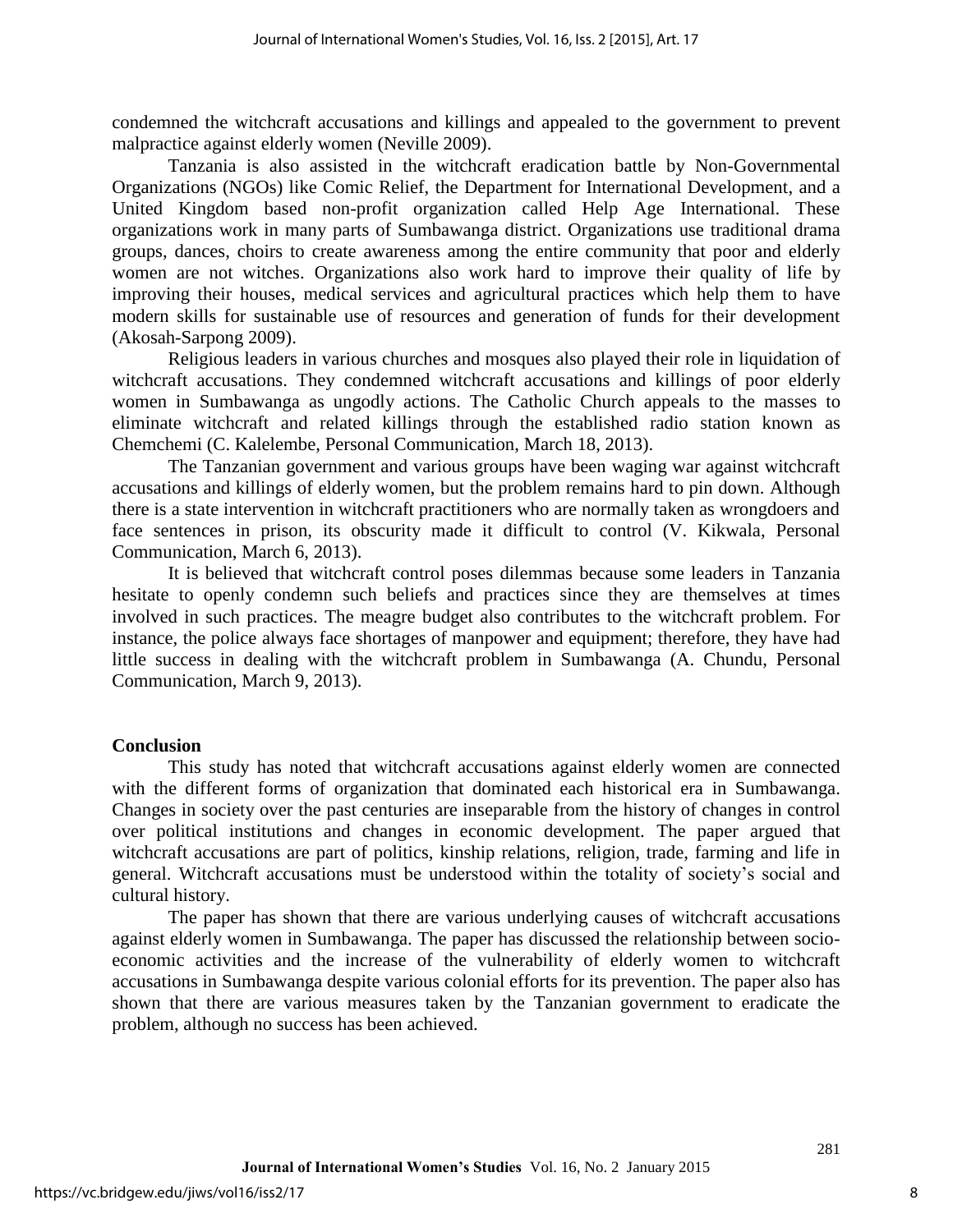### **Bibliography**

Akosah-Sarpong, K. (2002), *Witchcraft and Africa's Development*, Retrieved April, 25, 2013 from

[http://www.expotimes.net/backissues\\_monthly/backissuesmay/may2002/may19.htm.](http://www.expotimes.net/backissues_monthly/backissuesmay/may2002/may19.htm)

- Beidelman, T.O. (1963), "Witchcraft in Ukaguru," in J. Middleton and E.H. Winter (Eds.) Witchcraft *and Sorcery in East Africa*, London: Routledge & Kegan Paul.
- British Broadcasting Corporation (BBC) (2002), "Tackling Witch Murders in Tanzania," News Online, 29<sup>th</sup> October, 2002.
- Feierman, S. & Janzen, J. (Eds.) (1985), "The Social Roots of Health and Healing in Modern Africa." in *African Studies Review,* Vol. 28, No.2/3.
- Fuggles-Couchman, N. R. (1964), *Agricultural Changes in Tanganyika: 1945-1960,* California: Food Research Institute.
- Geschiere, P. (1997), *The Modernity of Witchcraft: Politics and the Occult in Postcolonial Africa,* London: University Press of Virginia.
- Gray, R. F. (1963), "Some Structural Aspect of Mbugwe Witchcraft," in J. Middleton and E.H. Winter (Eds.) *Witchcraft and Sorcery in East Africa,* London: Routledge & Kegan Paul.
- Green, M. (1994), "Shaving Witchcraft in Ulanga: *Kunyolewa* and the Catholic Church," in R. Abrahams (Ed.) *Witchcraft in Contemporary Tanzania*, Cambridge: African Studies Centre.
- Haule, C. 1969, *Bantu Witchcraft and Christian Morality,* Vienna: Etzel-Druck AG Einsiedeln.
- Hayes, S. (2009), "Christian Responses to Witchcraft and Sorcery," Retrieved June 8, 2013 from [http://www.ucalgary.ca/~nurelweb/papers/hayes/witch.html.](http://www.ucalgary.ca/~nurelweb/papers/hayes/witch.html)
- Illife, J. (1979), *A Modern History of Tanganyika,* Cambridge: Cambridge University Press.
- Kitching, G. (1972), "Local Political Studies in Tanzania and the Wider Context," in *African Affairs,* Vol. 71.
- Koponen, J. (1994), *Development for Exploitation: German Colonial Policies in Mainland Tanzania, 1884-1914,* Helsinki: Raamatutalo.
- Leinhardt, P. (Ed.) (1968), *The Medicine Man, Sifa ya Nguvumali,* Oxford: The Oxford Library of African Literature.
- Machangu, H. M. (2013)," Elderly Women and Witchcraft Killings Among the Sukuma of Northern Tanzania: From the 1880s to the Present," in *Afrika Zamani*, Nos 18& 19, 2010-2011, ISSN 0850-3079.
- Madulu, N. F. (2004), "Digging for a Living in Tanzania: Migration, Farming Traditions and Current Mining Pursuits in Lake Victoria Basin," in *Tanzanian Economic Trends,* Vol. 17, No. 1.
- Malowany, M. (2000), "Unfinished Agendas: Writing the History of Medicine of Sub-Saharan Africa," in *African Affairs*, Vol. 99.
- Marwick, M. (1965), *Sorcery in its Social Setting,* Manchester: Manchester University Press.
- Mesaki, S. (1994), "Witchcraft and Witch Killings in Tanzania: Paradox and Dilemma," PhD Thesis, University of Minnesota.
- Mesaki, S. (2009), "Witchcraft and the Law in Tanzania," in *International Journal of Sociology and Anthropology,* Vol. 1 (8).
- Middleton, J. & Winter, E. H. (Eds.) (1963), *Witchcraft and Sorcery in East Africa,* London: Routledge & Kegan Paul.
- Miguel, E. (2005), "Poverty and Witch Killing," in *Review of Economic Studies,* Vol. 72: 1153- 1172.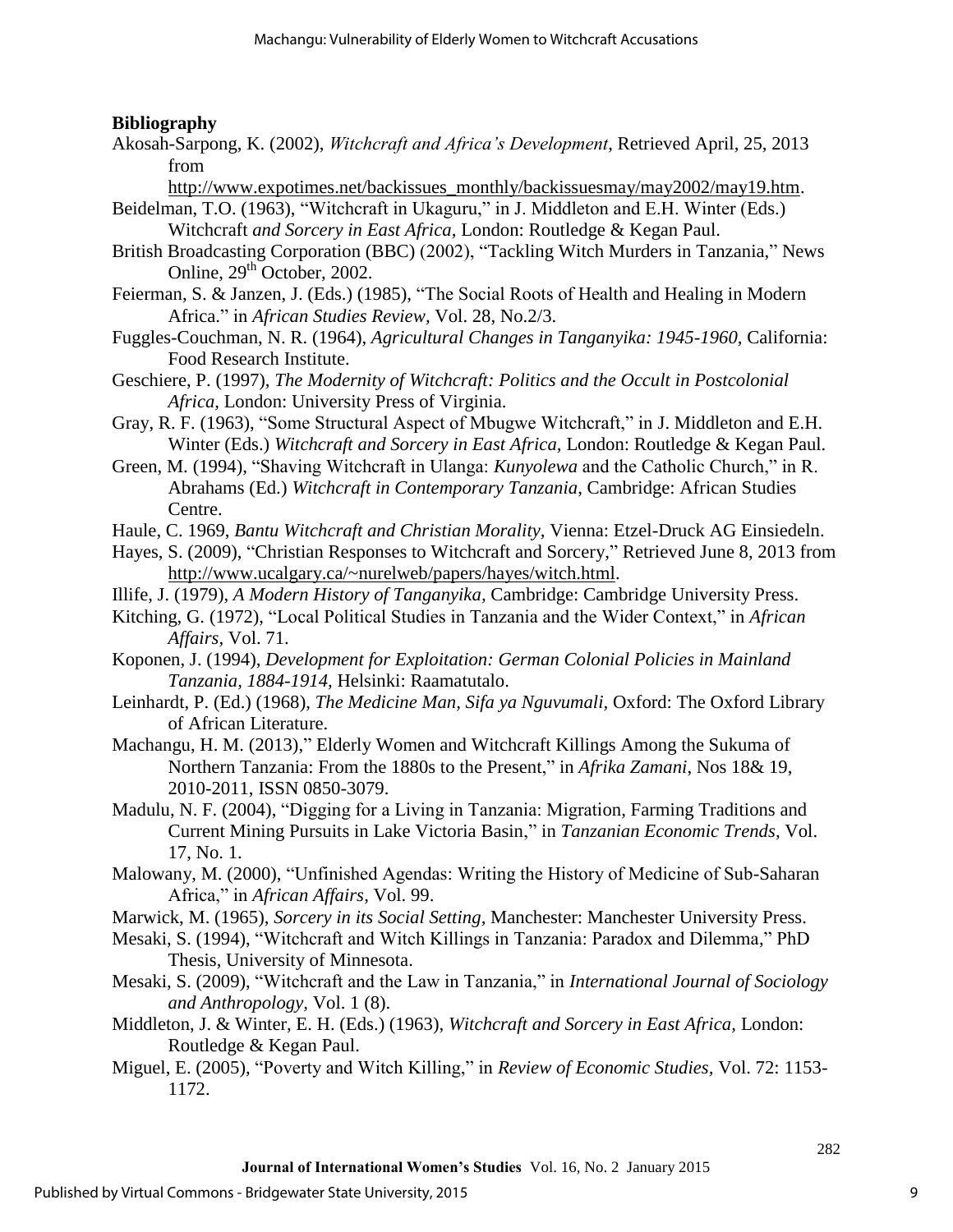- Miti, K. (1981), *Ujamaa Vijijini: Policy and Implementations,* Dar es Salaam: Institute of Development Studies.
- Moore, S. F. (1975), "Selection for Failure in a Small Social Field: Ritual Concord and Fraternal Strife among the Chagga, Kilimanjaro, 1968-1969," in S. F. Moore & B. Myrerhoff (Eds.) *Symbol and Politics in Communal Ideology,* Ithaca: Cornell University Press.
- Moore, H. & Sanders, T. (Eds.) (2001), *Magical Interpretations and Material Realities: Modernity, Witchcraft and the Occult in Postcolonial Africa, London: Routledge.*
- Mombeshora, S. (1994), "Witches, Witchcraft and the Question of Order: A View from a Bena Village in the Southern Highlands," in R. Abrahams (Ed.), *Witchcraft in Contemporary Tanzania,* Cambridge: African Studies Centre.
- Neville, J. (2009), *No Country for Old Women*, Retrieved March 12, 2013 from [http://www.guardian.co.uk/journalismcompetition/old-women.](http://www.guardian.co.uk/journalismcompetition/old-women)
- Ngubane, H. (1986), "The Predicament of the Sinister Healer: Some Observations on Ritual Murder and the Professional Role of the Inyanga," in G. Chavunduka and M. Last (Eds.) *The Professionalisation of African Medicine,* Manchester: Manchester University Press.
- Niehaus, I. (1999), "Witchcraft, Power and Politics: Exploring the Occult in the South African Lowfeld," PhD Thesis, University of Witwatersrand.
- Othiambo, N. (1999), "Witch-Hunt on the Increase in Tanzania," in *Daily Mail & Guardian,*  Johannesburg, June 14, 1999.
- Palmer, R. (1999), *The Tanzanian Land Acts, 1999: An Analysis of the Analyses,* Retrieved July 5, 2013 from [http://www.oxfam.org.uk/landrights,](http://www.oxfam.org.uk/landrights)
- Petraitis, R. (2009), *The Witch Killers of Africa*, Retrieved March 13, 2013 from [http://www.infidels.org/library/modern/richard\\_petraitis/witch-killers.shtml.](http://www.infidels.org/library/modern/richard_petraitis/witch-killers.shtml)
- Saiboko, A. (2013), "When Beautiful Town Marred by Witchcraft Beliefs," In *Tanzania Daily News,* Dar es Salaam, July, 5 2013.
- Semali, I. (1986), "Associations and Healers: Altitudes Towards Collaboration in Tanzania," in G. Chavunduka and M. Last (Eds.), *The Professionalisation of African Medicine,* Manchester: Manchester University Press.
- Stewart, P. J. & Strathern, A. (2004), *Witchcraft, Sorcery, Rumors and Gossips*, Cambridge: Cambridge University Press.
- Swantz, L. (1990), *The Medicine Man among the Zaramo of Dar es Salaam, Dar* es Salaam: Dar es Salaam University Press.
- Swantz, M. (1995), *Blood, Milk and Death: Blood Symbols and the Power of Regeneration among the Zaramo of Tanzania,* London: Bergin & Garvey.
- Smythe, E. (2006), *Fipa Families*, Athens, Ohio: Ohio University Press.
- Tambila, A. (1981), "A History of the Rukwa Region (Tanzania) ca. 1870-1940: Aspects of Economics and Social Change from Pre-colonial to Colonial Times," PhD Dissertation, University of Hamburg.
- Tanganyika Provincial Commissioners' Report (TPCR) (1927), The Annual Report for Tanganyika.
- Tanzania National Archive (TNA) (1922), Tanganyika Witchcraft Ordinance. No. 39.
- Tanzania National Archive (TNA) (1928), Witchcraft Ordinance. Chapter 21 of 1928.
- Tanzania Legislative (1965), Witchcraft Ordinance. Cap. 8-Supp-66-70 of 1965.
- Tanzania Legislative (1999), The Land Ordinance. Cap. 113 of 1999.
- Tanzania Legislative (2002), The Local Customary Law. Cap. 358 of 2002.
- Tanzania Legislative (2002), The Witchcraft Act of 2002.